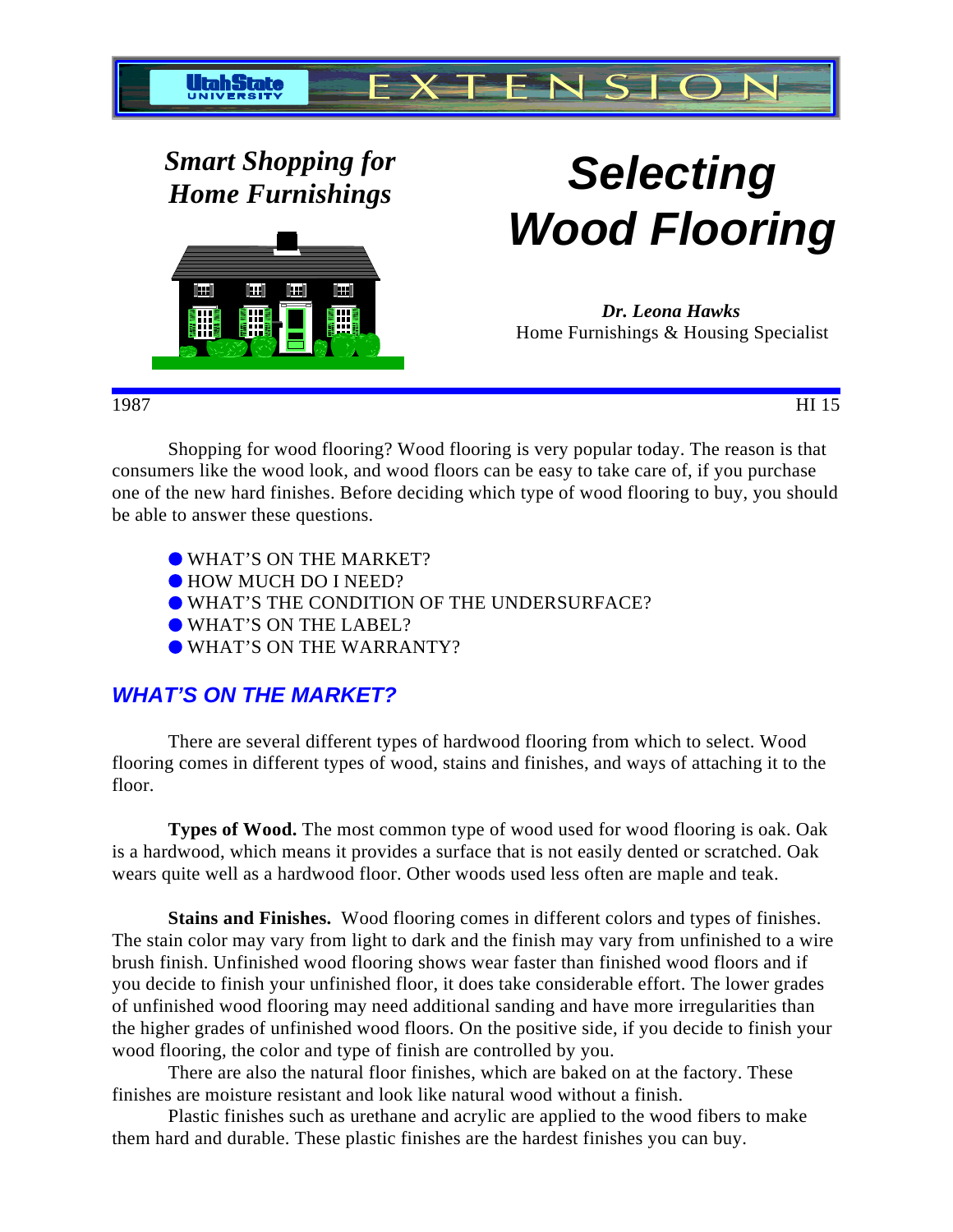The wire brush finish consists of a wire brush run over wood flooring, creating a rough, hard surface. The wire brush gets rid of the soft wood on the surface, making the floor more durable, less slippery, and easier to maintain. This surface also hides scratches and makes the wood surface look old, which some people like.

**Patterns.** Wood flooring is available in different patterns. The most popular are planks and parquet (see Figure 15.1, Wood Flooring Types). Planks can be purchased in uniform or random lengths, in a variety of widths, and with pegs or butterfly keys. For decoration, wood plugs of a different color are added to the planks. Parquet, made into units, is available in about 20 different patterns. The parquet pieces are put together into squares and cut into a geometric design, making the parquet effect. These wood pieces are fastened together with metal, paper, or webbing on the back for easy in-



**Figure 15.1. Wood Flooring Types** stallation. The adhesive penetrates the paper on the back

to provide a bond between the wood and the subfloor.

The webbing has spaces where the adhesive bonds the wood to the subfloor.

**Layers and Thicknesses.** Wood flooring comes in either laminated or solid (see Figure 15.2, Wood Flooring). The laminated wood flooring consists of several layers of hardwood glued together, with each layer laid in a different direction. All laminated wood flooring is glued, not nailed, to the floor and used in above- or below grade installation. The



**Figure 15.2. Wood Flooring** 

laminated flooring does not warp when laid on concrete. It will, however, warp when exposed to excessive moisture such as flooding. The solid wood flooring is the same wood throughout and is used in only abovegrade application. If solid wood flooring is used belowgrade, the boards swell and warp.

**Ways of Attaching It to the Floor.** If the wood flooring is to be nailed down, it has tongue and groove edges for nailing so the nails don't show. If the wood flooring is to be glued down, there are no tongue and groove edges.

The proper sized trowel and the appropriate adhesive are important when gluing down wood flooring. Follow manufacturer's instructions precisely.

# **HOW MUCH DO I NEED?**

To figure how much wood flooring you need to purchase, multiply the length by the width of the room in feet, which gives you the square feet needed to cover the floor. Next, check the carton label to determine how many square feet are contained in each carton. Approximately 25 square feet of wood flooring are found in each carton. It is better to purchase a little more flooring rather than less. About 10% extra is recommended. Then you have some extra pieces in case of damage or defects.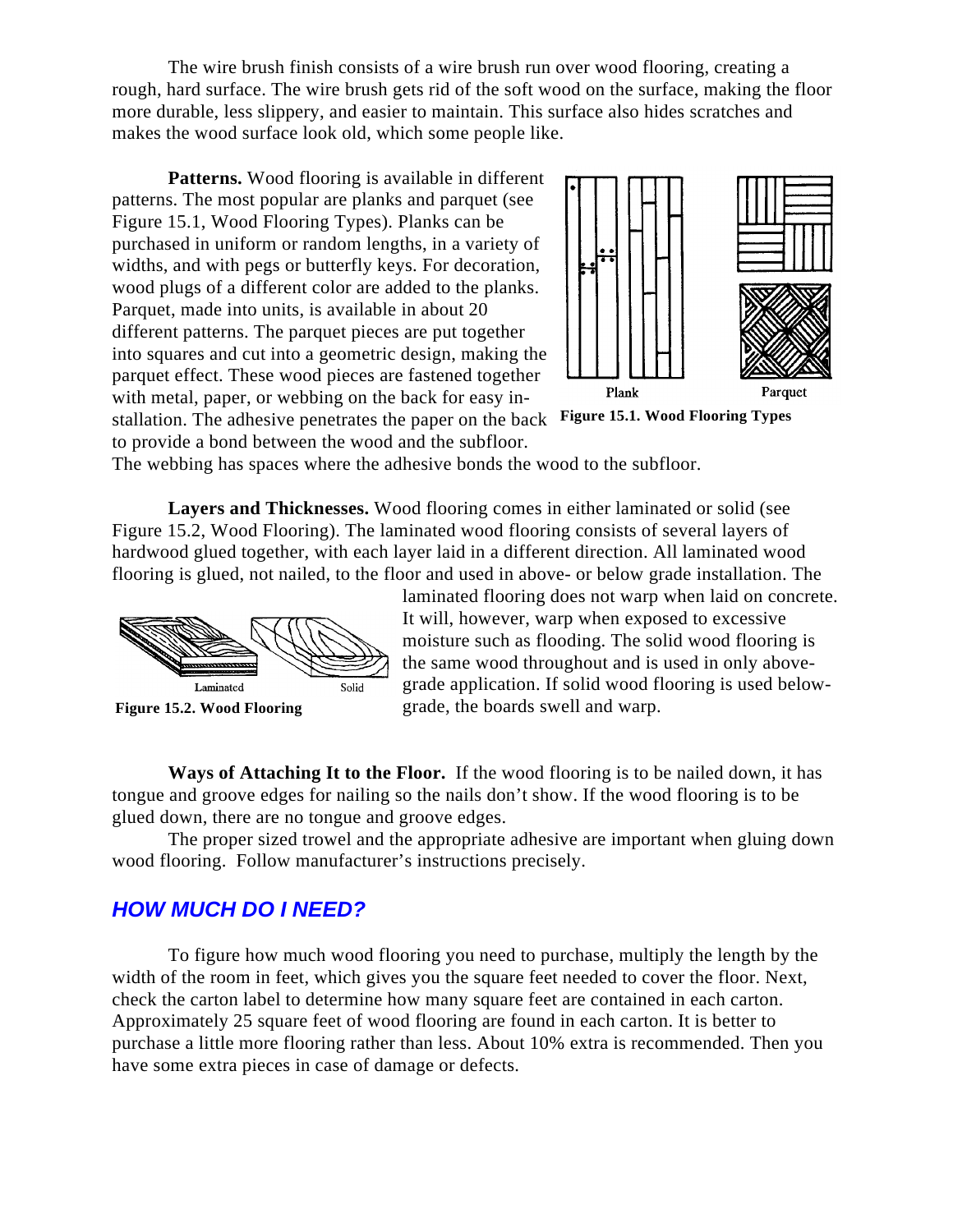# **WHAT'S THE CONDITION OF THE UNDERSURFACE?**

You can put wood flooring over concrete or wood subfloor. There are special adhesives for the different types of wood flooring and the type of subfloor.

When putting wood flooring over concrete, you should use a laminated wood flooring, which will not warp or swell. All laminated wood floorings are made so that they glue down onto the concrete or wood subfloor. You can, however, install solid wood flooring on concrete, if you lay visqueen over the concrete, make a bridge of 2 x 4's, and nail the solid wood flooring to the 2 x 4's.

When putting wood flooring over a wood subfloor, be sure the subfloor is smooth. You may need to sand the seams of the subfloor to remove high spots. Usually the subfloor consists of plywood or particle board.

## **WHAT'S ON THE LABEL?**

Inside each carton of wood flooring, you will find an information sheet providing installation information, the manufacturer's name, and the style number. Installation instructions include additional specific information concerning the proper trowel and adhesive to use. Most consumer complaints are a result of the do- it-yourselfer not using the right materials and not following instructions.

Wood flooring with few defects is called "#I grade." If you purchase "#2 grade" flooring or seconds, you will find wood pieces missing and wood pieces with nicks. You can tell if you are buying seconds by looking on the carton. On the outside of the carton, you will see the number "2" or the words "second quality." The sales clerk should tell you that you are purchasing "second quality" so you will not expect replacement of defective pieces.

## **WHAT'S ON THE WARRANTY?**

If there is a warranty on wood flooring, it should be given to you upon purchase. The warranty should be dated and signed by the retailer. You may need to ask for the warranty, if the retailer forgets to give it to you.

Generally the warranty indicates that if some of the wood flooring pieces are defective, the manufacturer will replace those pieces with good quality pieces. The most common defects are gouges or pieces of wood missing. Replacing defective pieces is not a big job. Since most defects occur on one piece of the wood flooring, which is easy to replace. The whole floor does not have to be torn up, unless the whole floor is defective.

There are some defects that show up some time after installation. One such defect is when the wood flooring layers delaminate. If this happens, the manufacturer will replace the damaged area.

## **QUALITY CHECKLIST**

After each question, answer with a yes\* or no.

- 1. Is the wood flooring made from hardwood?
- 2. Is the finish on the flooring durable and easy to maintain?
- 3. If installed below grade, is the wood flooring laminated?
- 4. Did you figure out how many square feet of flooring you will need?
- 5. Did you check the carton to see if you are buying seconds?